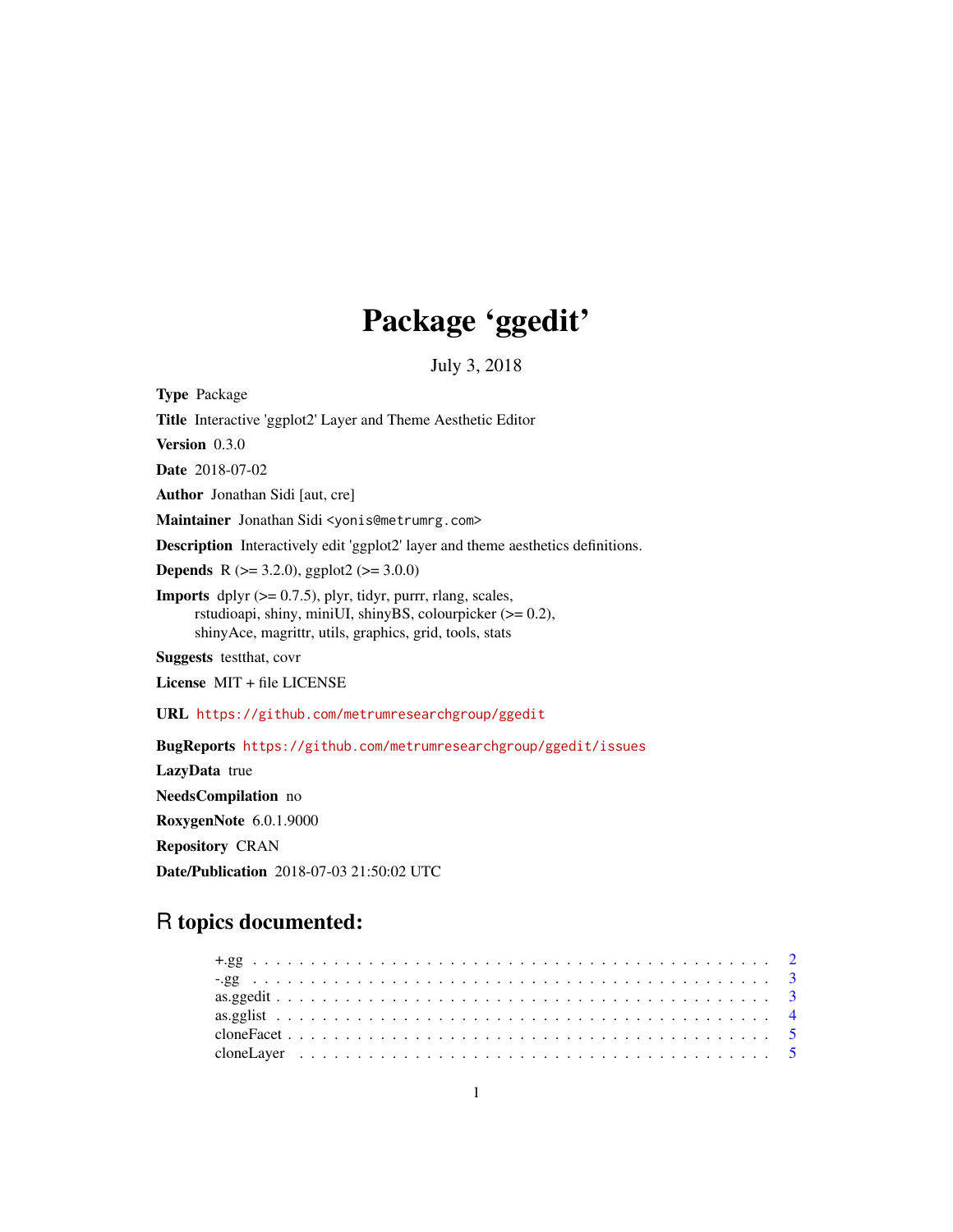<span id="page-1-0"></span>

|           | 6   |
|-----------|-----|
|           | 7   |
|           | 8   |
|           | 8   |
|           | 9   |
|           | -11 |
|           | -12 |
|           | -13 |
|           | -13 |
|           | -14 |
|           | -14 |
|           | -15 |
|           | -15 |
|           | -16 |
|           | -16 |
|           | 17  |
|           | 18  |
|           | 18  |
| $\% > \%$ | -19 |

# **Index**

 $^+.\mathrm{gg}$ 

add layer

# **Description**

add layer from gg object

# **Usage**

## S3 method for class 'gg'  $e1 + e2$ 

# **Arguments**

| e1             | plot  |
|----------------|-------|
| e <sub>2</sub> | layer |

# **Value**

gg

 $22$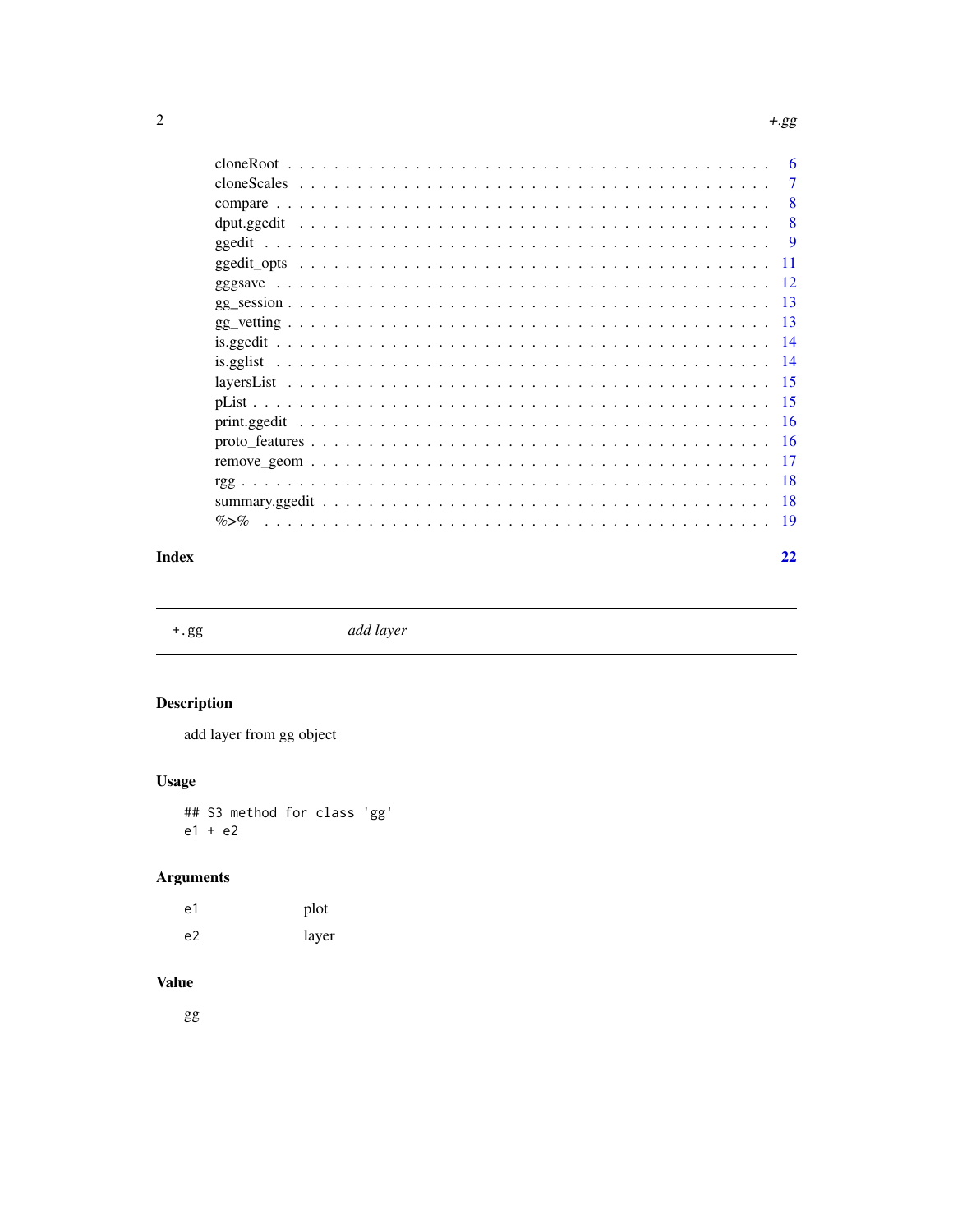<span id="page-2-0"></span>

# Description

remove layer from gg object

# Usage

## S3 method for class 'gg' e1 - e2

# Arguments

e1 plot e2 layer

# Value

gg

# as.ggedit *Try to coerce a ggplot object into a ggedit object*

# Description

Applied to ggplot objects to use the ploting function of ggedit.

### Usage

as.ggedit(plot)

# Arguments

plot an object

# Value

an object of class ggedit

# See Also

[print.ggedit](#page-15-1), [ggplot](#page-0-0)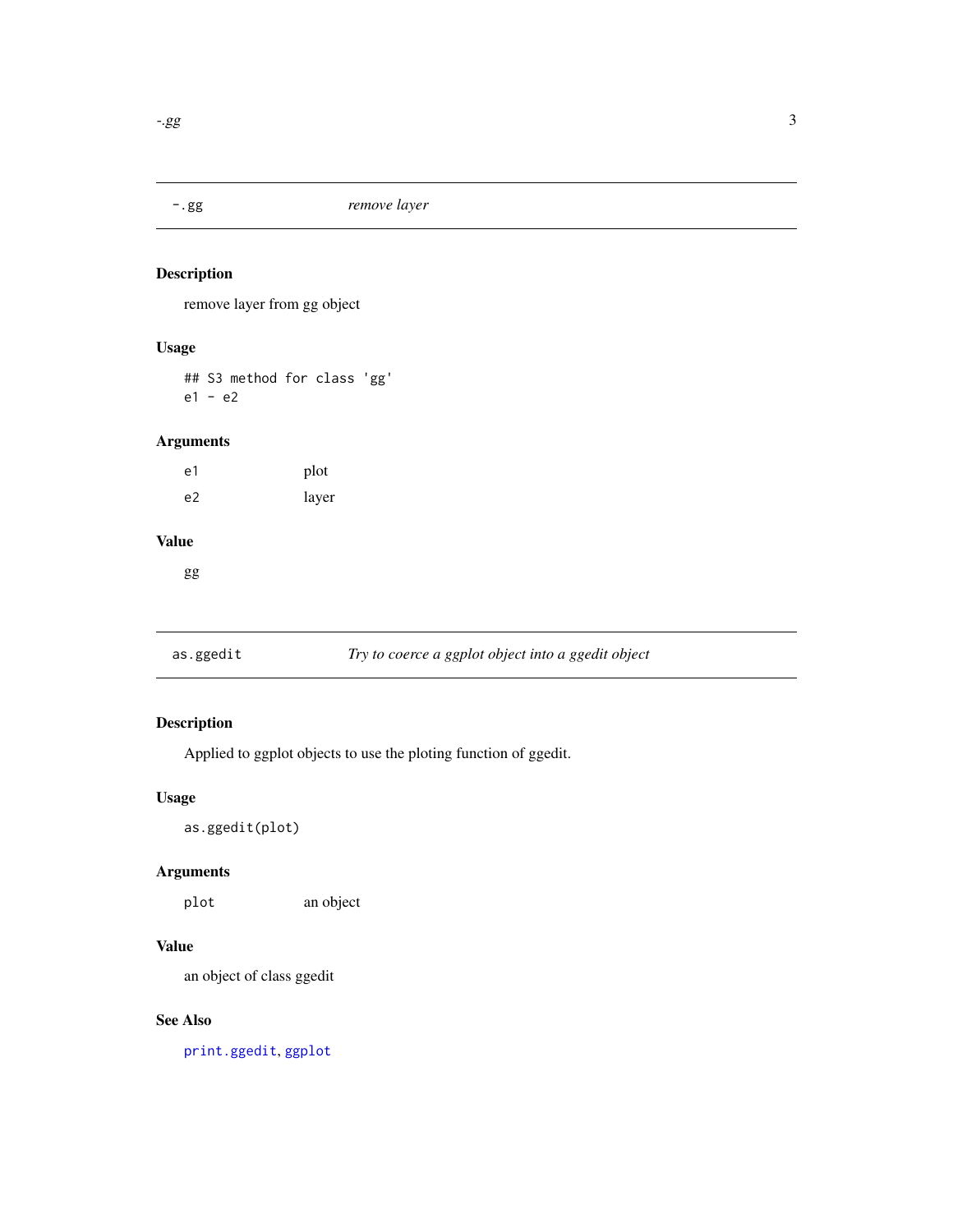# Examples

```
p <- ggplot2::ggplot(iris,ggplot2::aes(x =Sepal.Length,y=Sepal.Width))
p1 \le p +ggplot2::geom_point(ggplot2::aes(colour=Species)) +
ggplot2::geom_line()
p2 \le p +ggplot2::geom_point() +
ggplot2::geom_smooth(method='loess')
p3 <- list(p1,p2)
p4 \leftarrow as.ggedit(p3)p4
```
# as.gglist *recasts to gglist*

# Description

adds gglist class to object

### Usage

```
as.gglist(plot)
## S3 method for class 'gglist'
as.gglist(plot)
## S3 method for class 'list'
as.gglist(plot)
## S3 method for class 'ggplot'
as.gglist(plot)
## S3 method for class 'ggmatrix'
```
# as.gglist(plot)

# Arguments

plot object

# Value

gglist object

<span id="page-3-0"></span>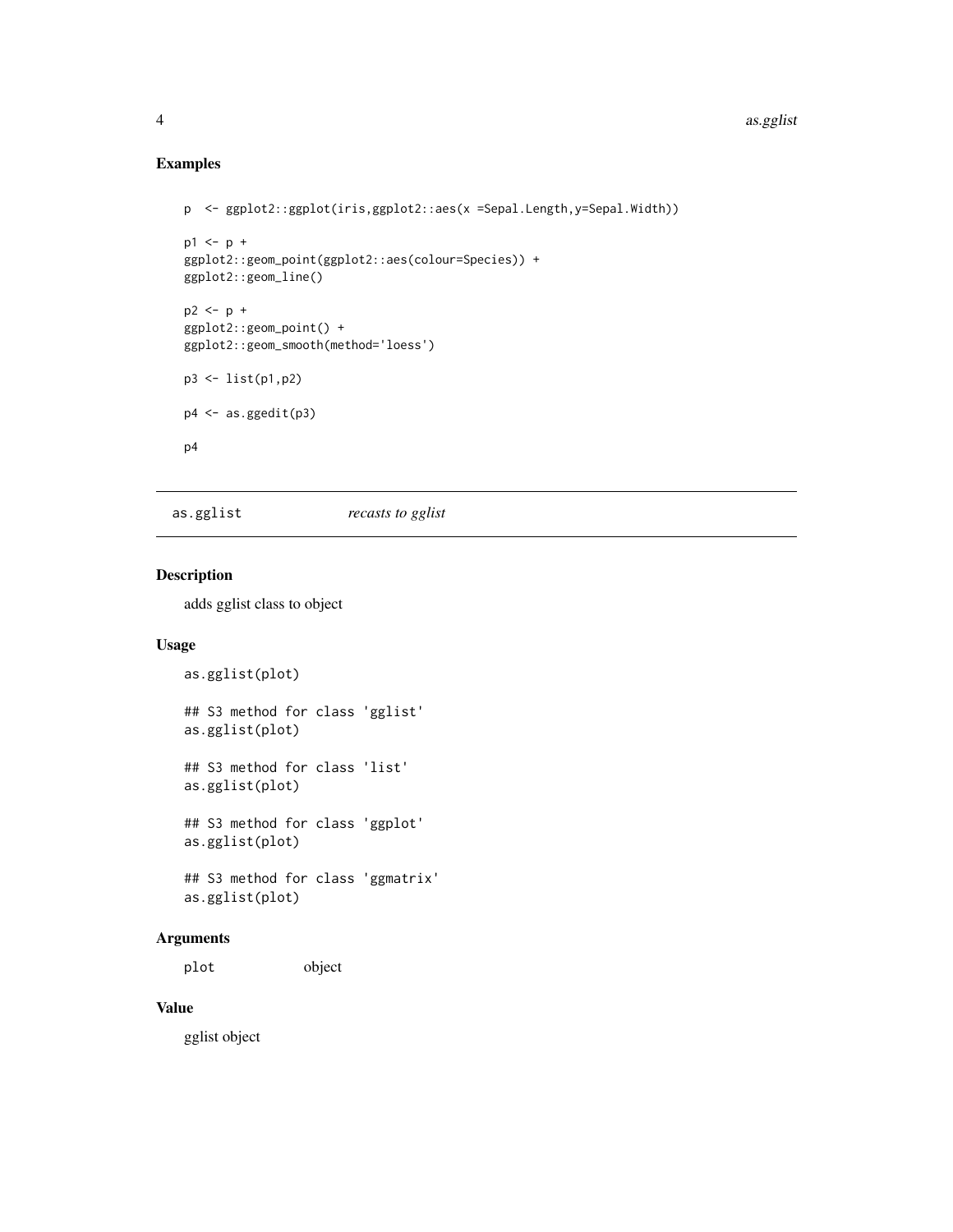<span id="page-4-0"></span>

# Description

Clone ggplot facet object and return either a gg object or the script to parse and evaluate

# Usage

```
cloneFacet(obj, verbose = FALSE)
```
# Arguments

| obi     | gg facet wrap or facet_grid object                                 |
|---------|--------------------------------------------------------------------|
| verbose | boolean, toggles to return object or script (TRUE), Default: FALSE |

# Value

gg object or script

# Examples

```
obj=ggplot2::facet_grid(a+b~c+d,scales = 'free',as.table = FALSE,switch = 'x',shrink = FALSE)
```
cloneFacet(obj) cloneFacet(obj,verbose=TRUE)

<span id="page-4-1"></span>cloneLayer *Creates an independent copy of a ggplot layer object*

# Description

Creates copies of ggplot layers from within ggplot objects that are independent of the parent object.

### Usage

```
cloneLayer(1, verbose = FALSE, showDefaults = TRUE)
```
### Arguments

|              | ggplot2 object layer                                                                                                                 |
|--------------|--------------------------------------------------------------------------------------------------------------------------------------|
| verbose      | toggle to control if the output is ggproto object (verbose==FALSE, default) or<br>string of layer call (verbose==TRUE)               |
| showDefaults | toggle to control if the verbose output shows all the input arguments passed to<br>the proto object (if verbose==FALSE then ignored) |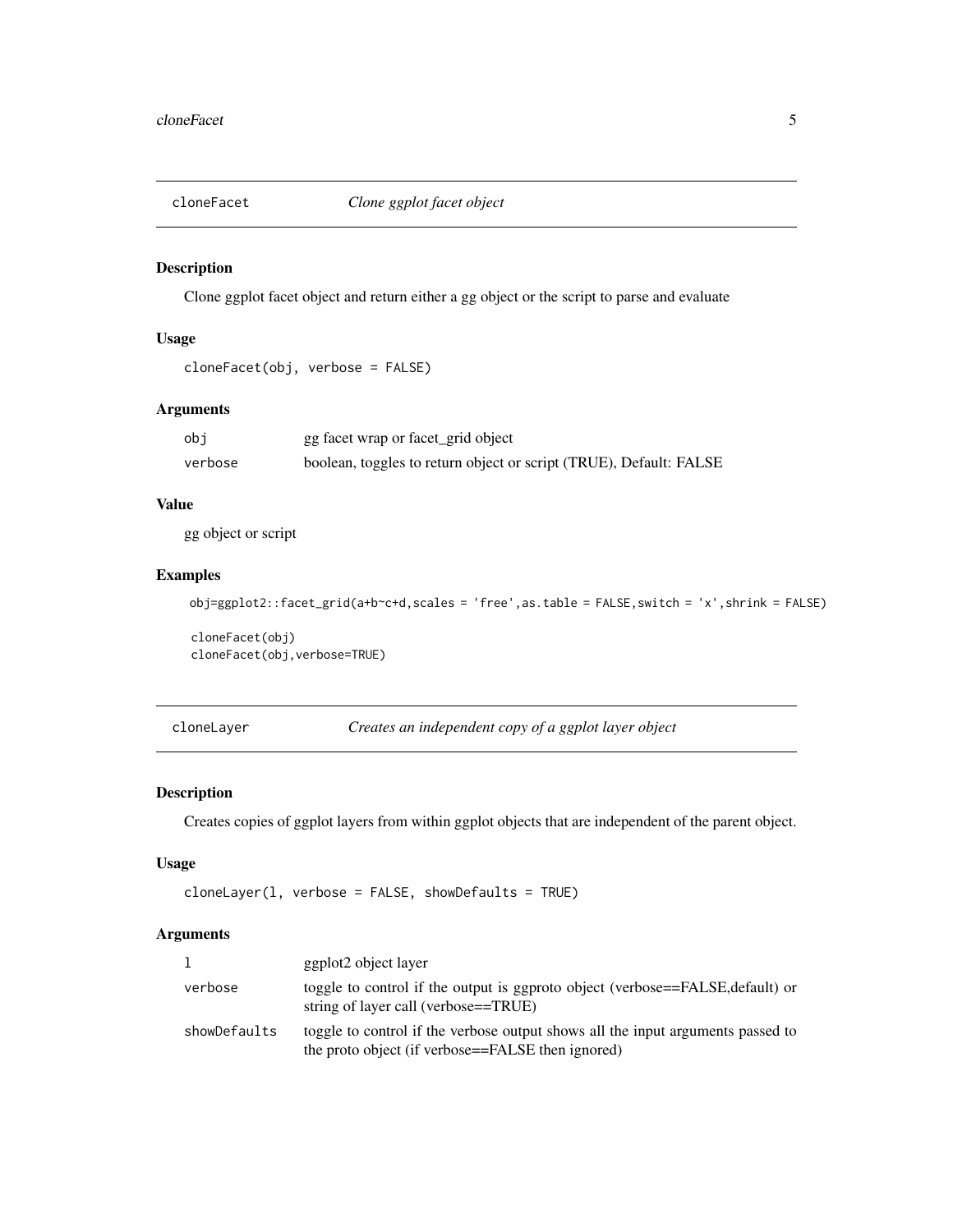# Details

ggplot objects are comprimsed of layer objects. Once compiled they are part of the plot object environment and if they are changed internally regardless of where they are in the (ie different environment) it will change the original plot. This function allows to create replicates of the plot layers and edit them independent of the original plot. When setting verbose to TRUE function returns the ggplot2 call as a string to paste in regular ggplot script to generate the layer.

# Value

ggproto or string object (conditional on verbose)

# Examples

```
p <- ggplot2::ggplot(iris,ggplot2::aes(x =Sepal.Length,y=Sepal.Width))
p \le -p +ggplot2::geom_point(ggplot2::aes(colour='Species')) +
ggplot2::geom_line()
p$layers[[1]]
newLayer <- cloneLayer(l=p$layers[[1]])
all.equal(p$layers[[1]],newLayer)
(v <- cloneLayer(l=p$layers[[1]],verbose=TRUE))
eval(parse(text=v))
all.equal(p$layers[[1]],eval(parse(text=v)))
```
cloneRoot *clone root of ggplot object*

### Description

clone root of ggplot object and return either a new gg object or a string to parse and evaluate

### Usage

cloneRoot(obj, verbose = FALSE)

#### Arguments

| obi     | ggplot object                                                      |
|---------|--------------------------------------------------------------------|
| verbose | boolean, toggles to return object or script (TRUE), Default: FALSE |

<span id="page-5-0"></span>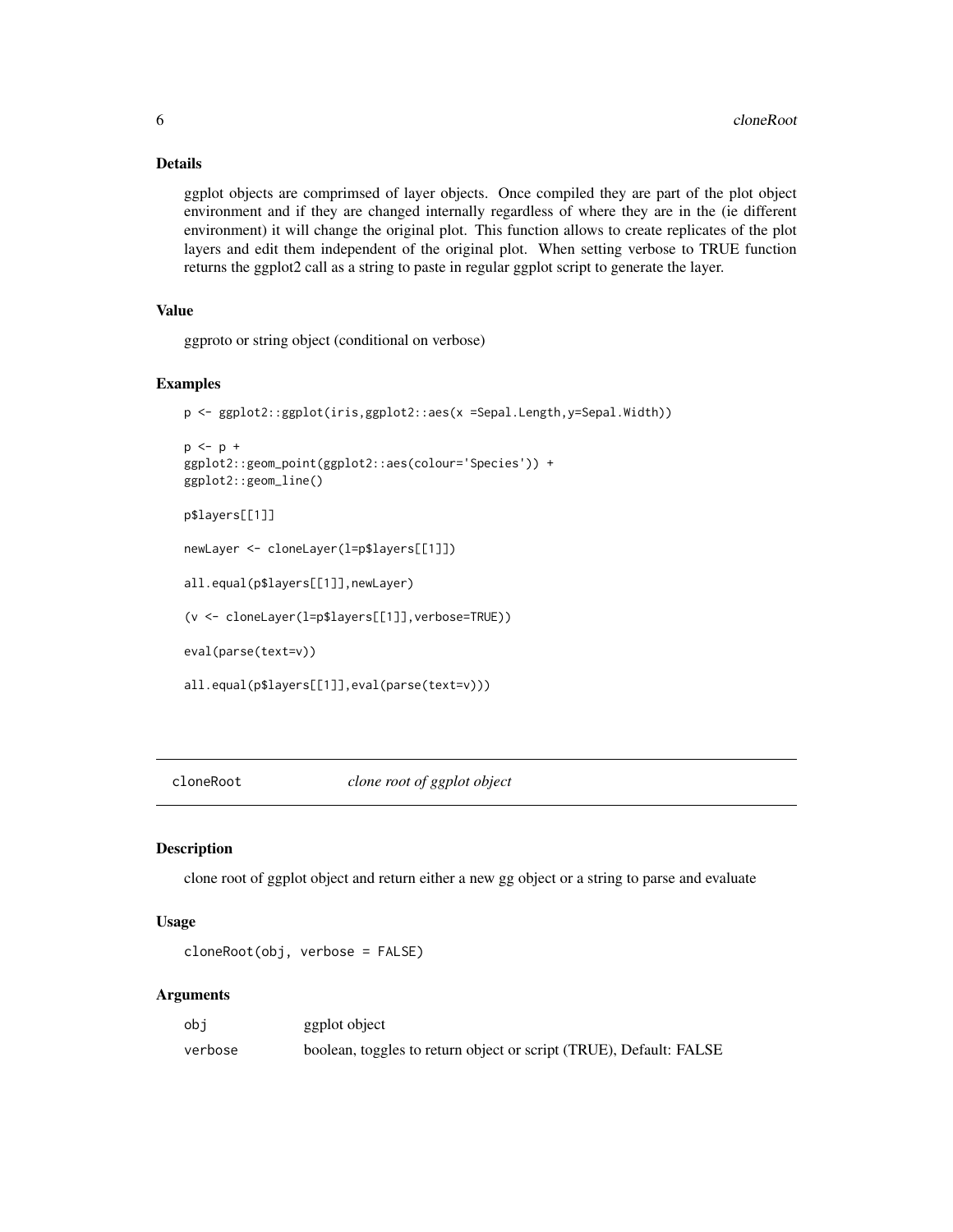### <span id="page-6-0"></span>cloneScales 7

# Value

gg object or script

# See Also

[capture.output](#page-0-0)

# Examples

```
cloneRoot(pList$pointSmooth)
cloneRoot(pList$pointSmooth,verbose=TRUE)
```
cloneScales *Clone ggplot2 scales from compiled ggplot objects*

# Description

Clone ggplot2 scales from compiled ggplot objects returns not the original call but the nested call

### Usage

```
cloneScales(p, verbose = FALSE)
```
# Arguments

| p       | ggplot object                                                                                                 |
|---------|---------------------------------------------------------------------------------------------------------------|
| verbose | boolean, if TRUE then returns script to eval (parse) if FALSE returns new com-<br>piled object Default: FALSE |

# Value

ggplot scale or script (depends on verbose)

# Examples

```
# p <- pList$pointSmooth+scale_colour_continuous(low='red')
# p
# pList$pointSmooth+cloneScales(p)
```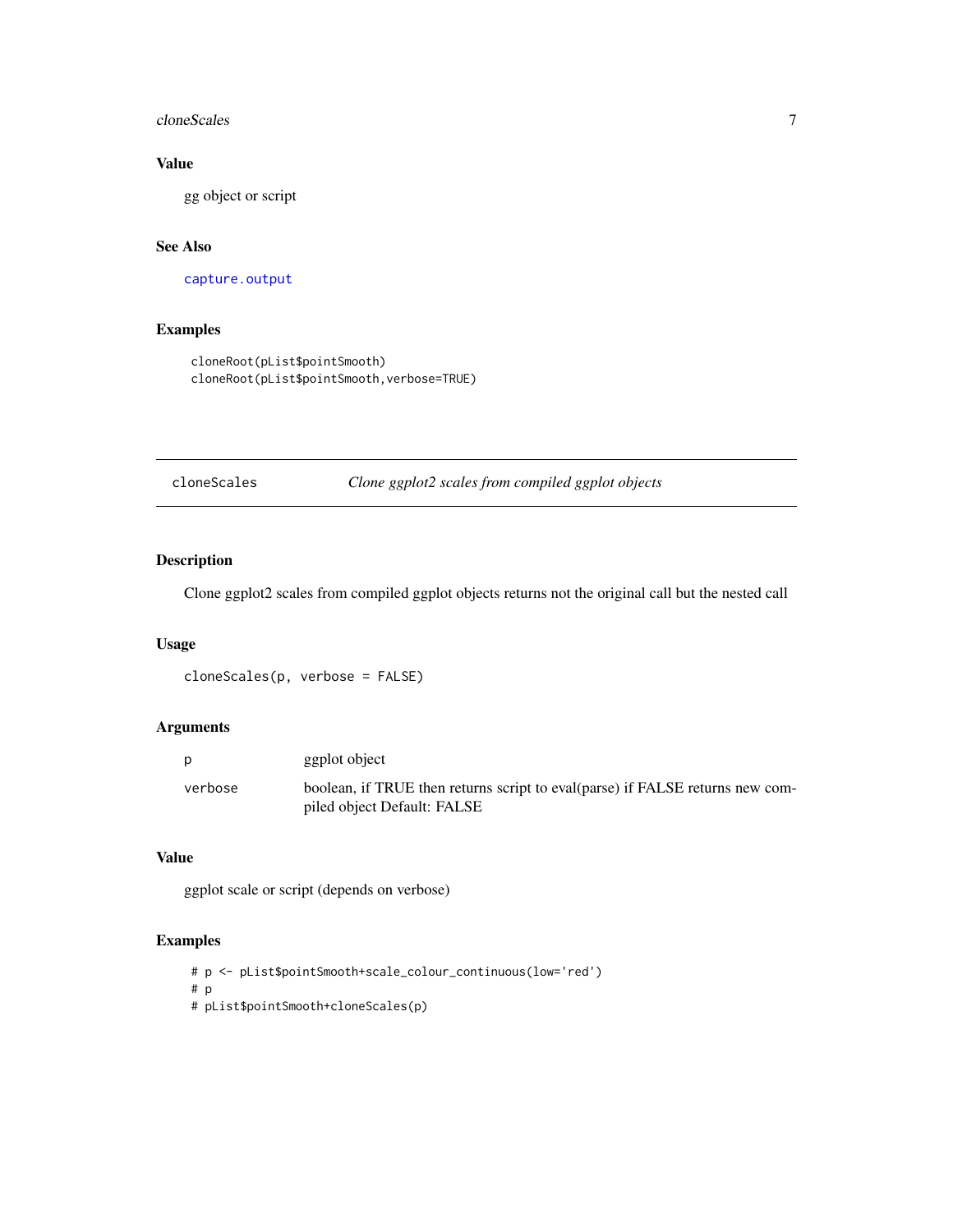<span id="page-7-0"></span>compare *compare*

# Description

Compare differences theme object e1 (new theme) to theme object e2 (old theme)

# Usage

compare(e1, e2, verbose = TRUE)

# Arguments

| e1      | theme object                                                                                  |
|---------|-----------------------------------------------------------------------------------------------|
| e2      | theme object                                                                                  |
| verbose | logical to control if the output is a character of script or a theme object (default<br>TRUE) |

# Value

theme object or character depending on verbose

# Examples

compare(ggplot2::theme\_bw(),ggplot2::theme\_get()) compare(ggplot2::theme\_bw(),ggplot2::theme\_get(),verbose=FALSE)

dput.ggedit *Convert ggplot object to a string call*

# Description

Convert ggplot object to a string call

# Usage

dput.ggedit(obj, file = "")

# Arguments

| obi  | compiled ggplot object                                                               |
|------|--------------------------------------------------------------------------------------|
| file | either a character string naming a file or a connection. " " indicates output to the |
|      | console. Default: " "                                                                |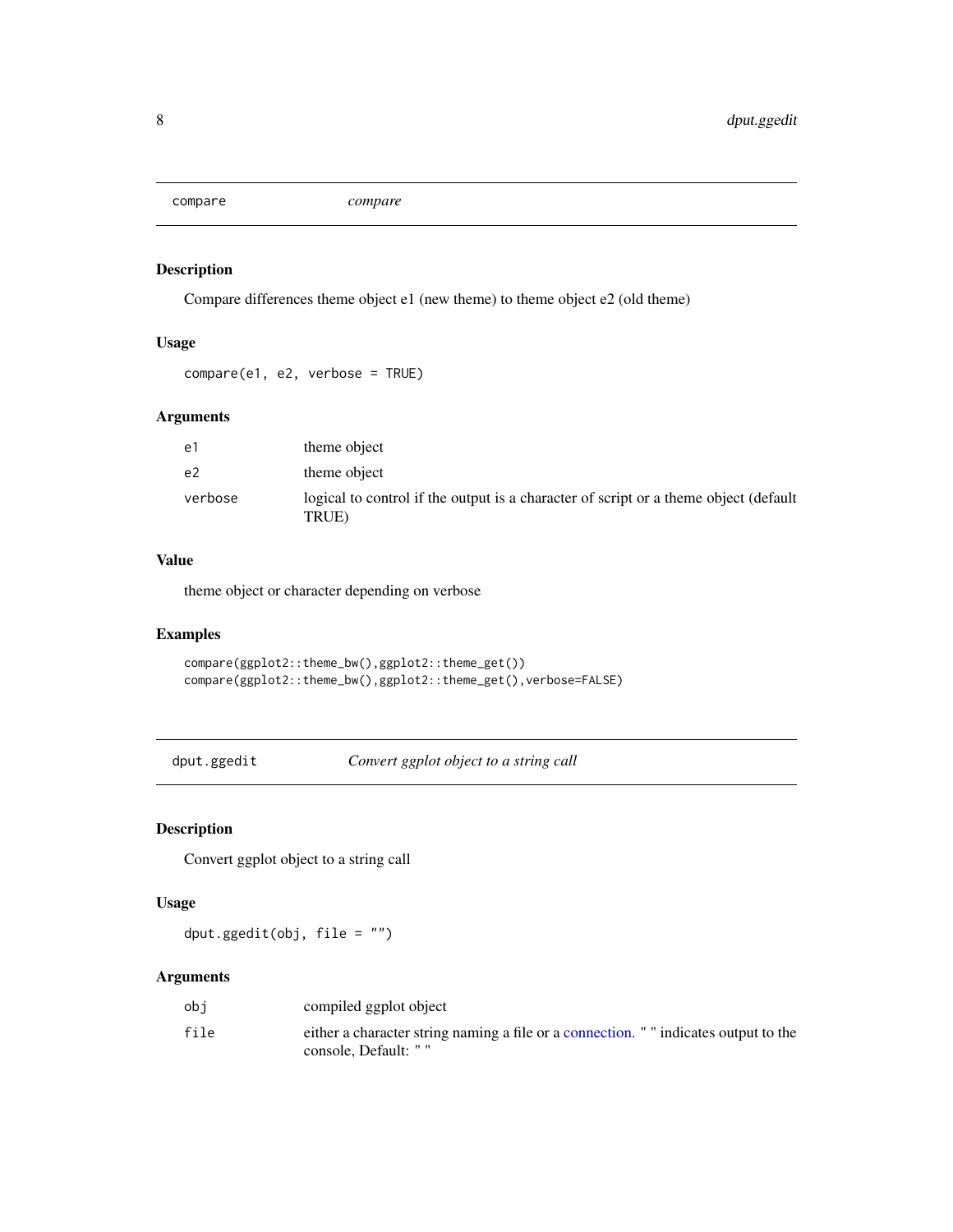### <span id="page-8-0"></span>ggedit **9**9

# Value

character

### Examples

```
pList$pointSmooth #original compiled plot
this.gg <- dput.ggedit(pList$pointSmooth) #dput the plot
writeLines(this.gg) #show the output
eval(parse(text=this.gg)) #recompile the plot
#add theme change
p <- pList$pointSmooth+theme(panel.background = element_rect(fill='green'))
this.gg<-dput.ggedit(p) #dput the plot
writeLines(this.gg) #show the output
eval(parse(text=this.gg)) #recompile the plot
```
# Description

Shiny gadget that takes an input ggplots and populates a user interface with objects that let the user update aesthetics of layers and theme elements.

### Usage

ggedit(p.in, ...)

### Arguments

| p.in     | ggplot plot object or list of objects |
|----------|---------------------------------------|
| $\cdots$ | options that are passed to ggedit     |

# Details

The user can start the gadget using the console ggedit(plotobj) or through the Addins menu in Rstudio.

If you are using the the Addin option highlight on the editor window the ggplot object and then click the addin.

### Options to pass to ggedit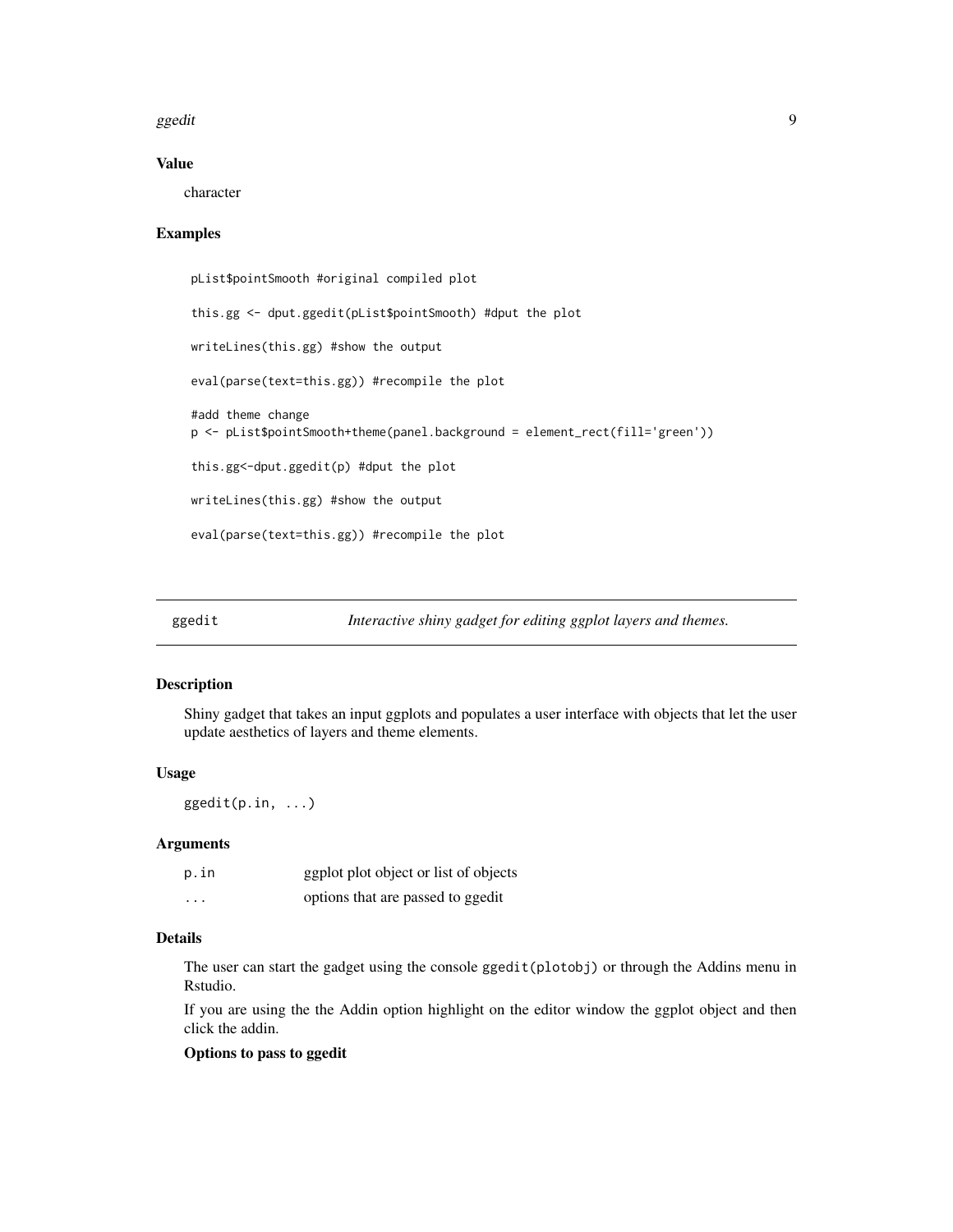<span id="page-9-0"></span>viewer shiny viewer options. It can be either paneViewer (default with minHeight=1000), dialogViewer, browserViewer

verbose logical to control if the output includes script for layers and themes calls for parsing to create objects (default, verbose=TRUE)

showDefaults toggle to control if the verbose output shows all the input arguments passed to the proto object (if verbose==FALSE then ignored)

width, height dimensions of the renderPlot where the active plot is displayed

Once the gadget is running the list of plots are shown in a grid and a number of objects will appear above them.

### Action buttons

Cancel:

Returns a NULL object

Done:

Returns the list decribed below.

### Dropdown list

Navigates through the plots in the input list. If the input list is a named list the names will be in the dropdown. The plot chosen is termed as the "active plot"

### Radio buttons

The options to choose in the radio buttons are the layer names in the active plot.

### Links

Update Plot Layer:

A pop up window will appear and be populated with aesthetic elements found in the layer chosen from the radio buttons. The layer is cloned using [cloneLayer](#page-4-1) creating a layer independent of the original plot. If the aesthetic is a factor the values will be shown in dropdown lists. If it is numeric it will be shown in a slider. If it is a factor colour/fill aesthetic the [colourPicker](#page-0-0) package will allow to choose from the full pallete of colours. If the continuous colour/fill aesthetic a dropdown list will be shown with different palletes

Update Plot Theme:

A popup modal will appear populated with the theme elements found in the active plot. Each element will appear as having a value or empty depending if it was defined or not. The user can change or fill in any element [with valid values](http://docs.ggplot2.org/current/theme.html) and any textboxes left empty will use ggplot defaults.

Update Grid Theme:

Copies the theme of the active plot to the other plots in the list

Update Global Theme:

Copies the theme of the active plot to the session theme and all plots created outside of the gadget will have this theme.

View Layer Code:

Opens an ace editor to compare the active layer initial script call and the updated script call.

The ggplot objects returned (layers and themes) can be used on any ggplot object.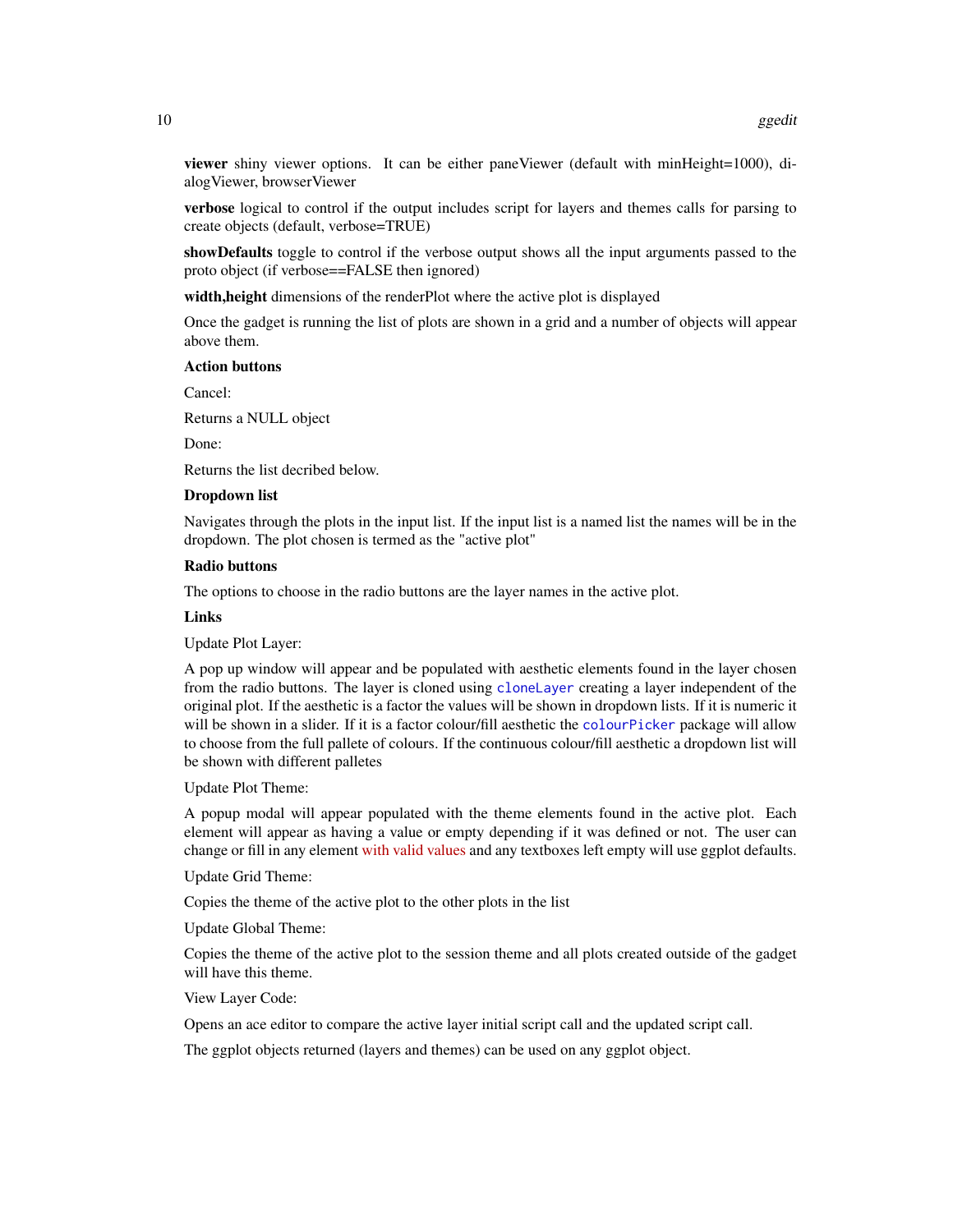### <span id="page-10-0"></span>ggedit\_opts 11

### Value

List of elements

updatedPlots list containing updated ggplot objects

updatedLayers For each plot a list of updated layers (ggproto) objects

UpdatedLayersElements For each plot a list elements and their values in each layer

UpdatedLayerCalls For each plot a list of scripts that can be run directly from the console to create a layer

updatedScales For each plot a list of updated scale objects

UpdatedScalesCalls For each plot a list of scripts that can be run directly from the console to create a scale object

updatedThemes For each plot a list of updated theme objects

UpdatedThemeCalls For each plot a list of scripts that can be run directly from the console to create a theme

# See Also

[cloneLayer](#page-4-1),[rgg](#page-17-1),[ggplot](#page-0-0),[colourPicker](#page-0-0)

### Examples

```
p <- ggplot2::ggplot(iris,ggplot2::aes(x =Sepal.Length,y=Sepal.Width))
```

```
p \le -p +ggplot2::geom_point(ggplot2::aes(colour=Species)) +
ggplot2::geom_line()
if(interactive()){
## Not run:
pnew <- ggedit(p)
pnew
## End(Not run)
}
```
ggedit\_opts *Default and current ggedit options*

### **Description**

Options for functions in the ggedit package. When running R code, the object ggedit\_opts (default options) is not modified by chunk headers (local chunk options are merged with default options), whereas ggedit\_opts\_current (current options) changes with different chunk headers and it always reflects the options for the current chunk.

Normally we set up the global options once in the first code chunk in a document using ggedit\_opts\$set(), so that all *latter* chunks will use these options. Note the global options set in one chunk will not affect the options in this chunk itself, and that is why we often need to set global options in a separate chunk.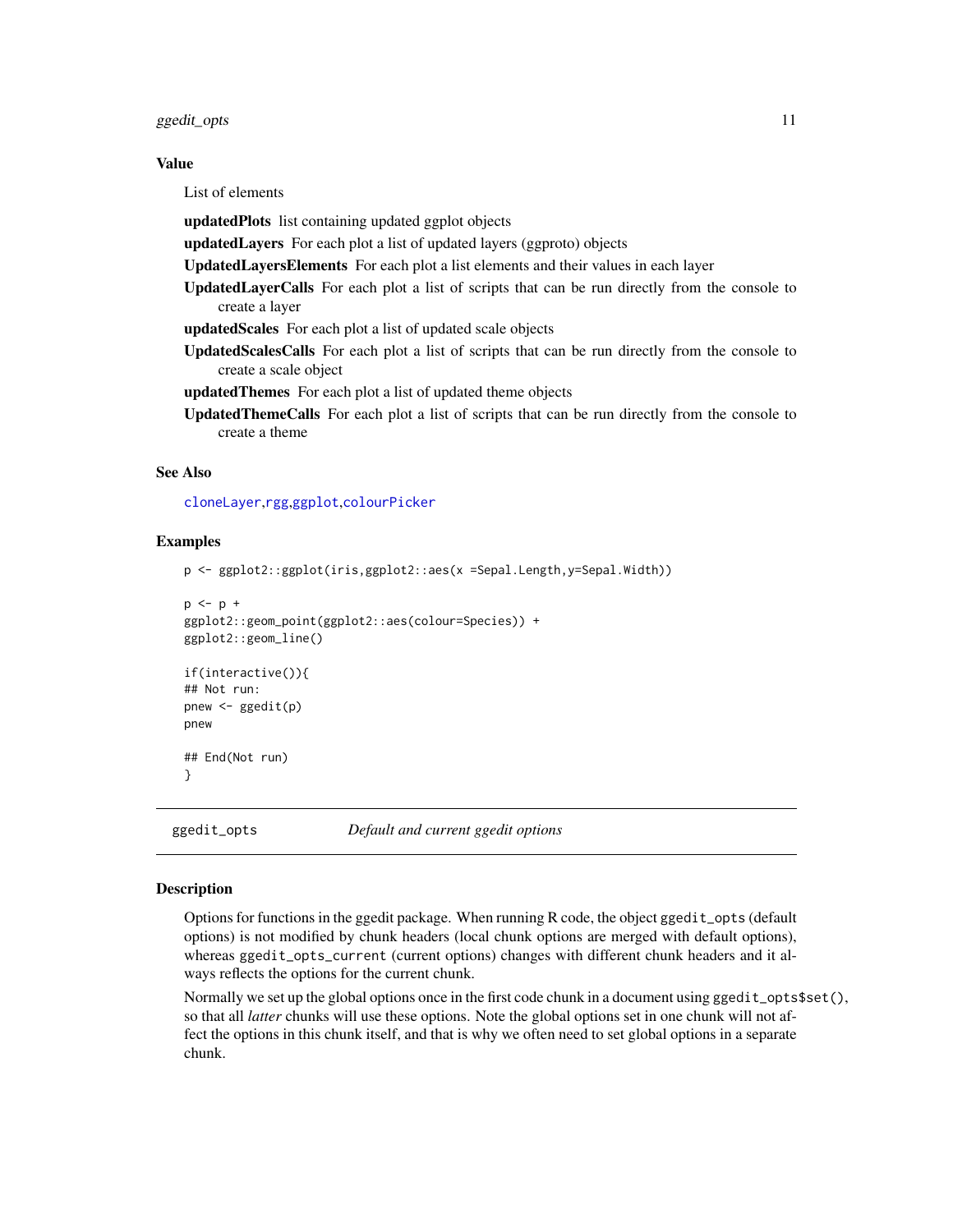### 12 gggsave

# Usage

ggedit\_opts

ggedit\_opts\_current

# Format

An object of class list of length 5.

# Note

ggedit\_opts\_current is read-only in the sense that it does nothing if you call ggedit\_opts\_current\$set(); you can only query the options via ggedit\_opts\_current\$get().

# Examples

```
ggedit_opts$get('themeDefaultClass')
```
gggsave *gggsave*

# Description

Wrapper of ggsave that saves ggplot or list of ggplot objects to image or pdf.

### Usage

```
gggsave(filename = "Rplot.pdf", plot = last_plot(), ...)
```
### Arguments

| filename | a character string giving the name of the file. If it is of the form "lcmd", the                                                        |
|----------|-----------------------------------------------------------------------------------------------------------------------------------------|
|          | output is piped to the command given by cmd. If it is NULL, then no external                                                            |
|          | file is created (effectively, no drawing occurs), but the device may still be queried                                                   |
|          | (e.g., for size of text). For use with one file $=$ FALSE give a C integer format such<br>as "Rplot%03d.pdf" (the default in that case) |
| plot     | egplot or list of ggplots to save, defaults to last plot displayed                                                                      |
| $\cdots$ | other arguments passed on to graphics device                                                                                            |

### Details

default output is to create one pdf regardless of size of list of plots inputted

# Value

nothing

<span id="page-11-0"></span>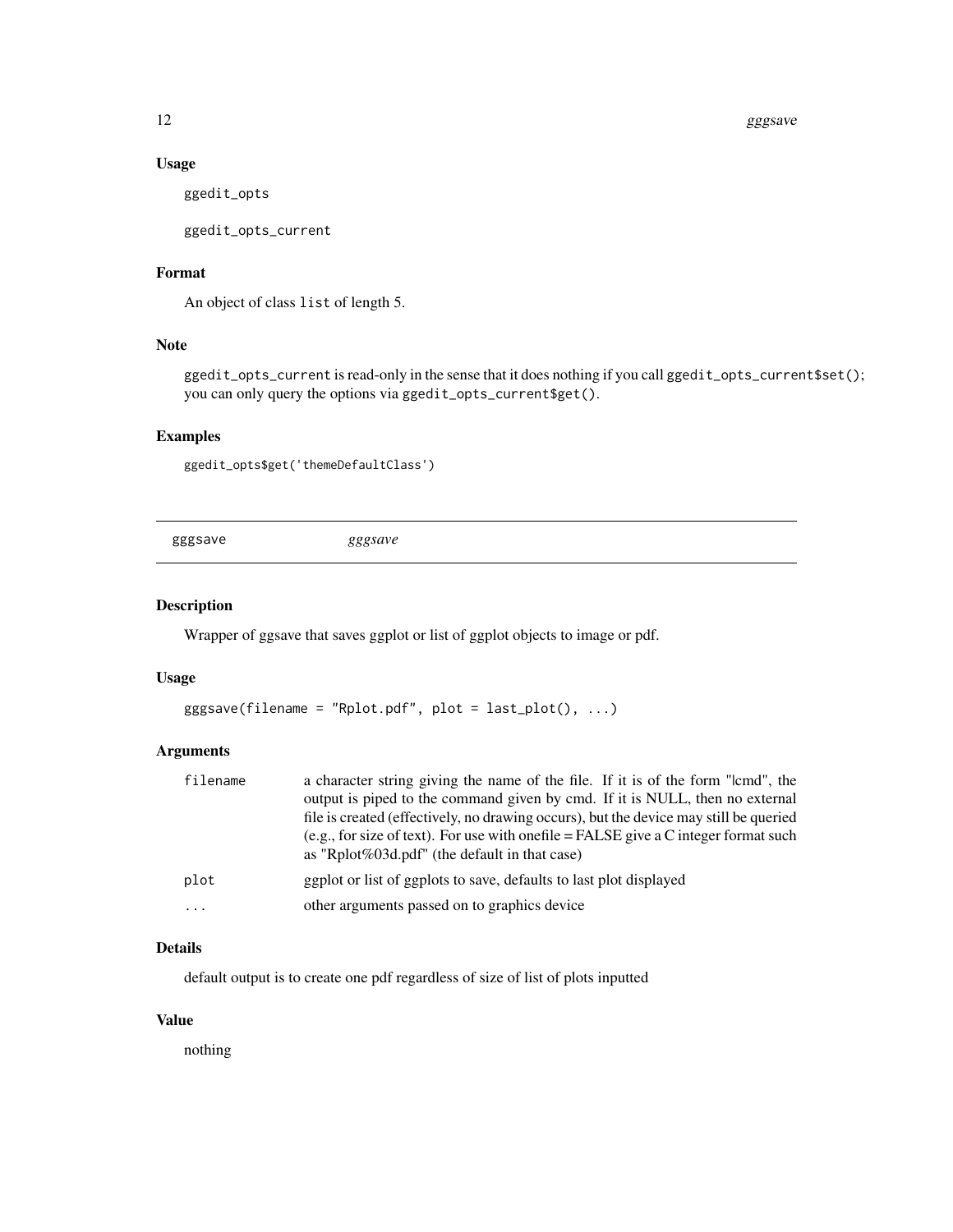# <span id="page-12-0"></span>gg\_session 13

# Examples

```
## Not run: gggsave(pList)
```
gg\_session *retreive all functions that create ggroto layers or stats*

# Description

Retreive all functions that create ggroto layers or stats

# Usage

```
gg_session(gg_pkg = NULL)
```
# Arguments

| gg_pkg | character, package names to search in if NULL an internal search will look in |
|--------|-------------------------------------------------------------------------------|
|        | loaded packages, Default: NULL                                                |

# Value

data.frame

# Examples

```
gg_session('ggplot2')
```
gg\_vetting *Backcheck what functions created the layers in a ggplot2 plot object*

# Description

Validate geoms with their unique attributes

### Usage

```
gg_vetting(p, obj = ggedit_opts$get("session_geoms"))
```
# Arguments

|     | gg, compiled ggplot object                                                      |
|-----|---------------------------------------------------------------------------------|
| obi | data.frame, contains the mapping of layer functions as created in gg_session(), |
|     | Default: ggedit_opts\$get('session_geoms')                                      |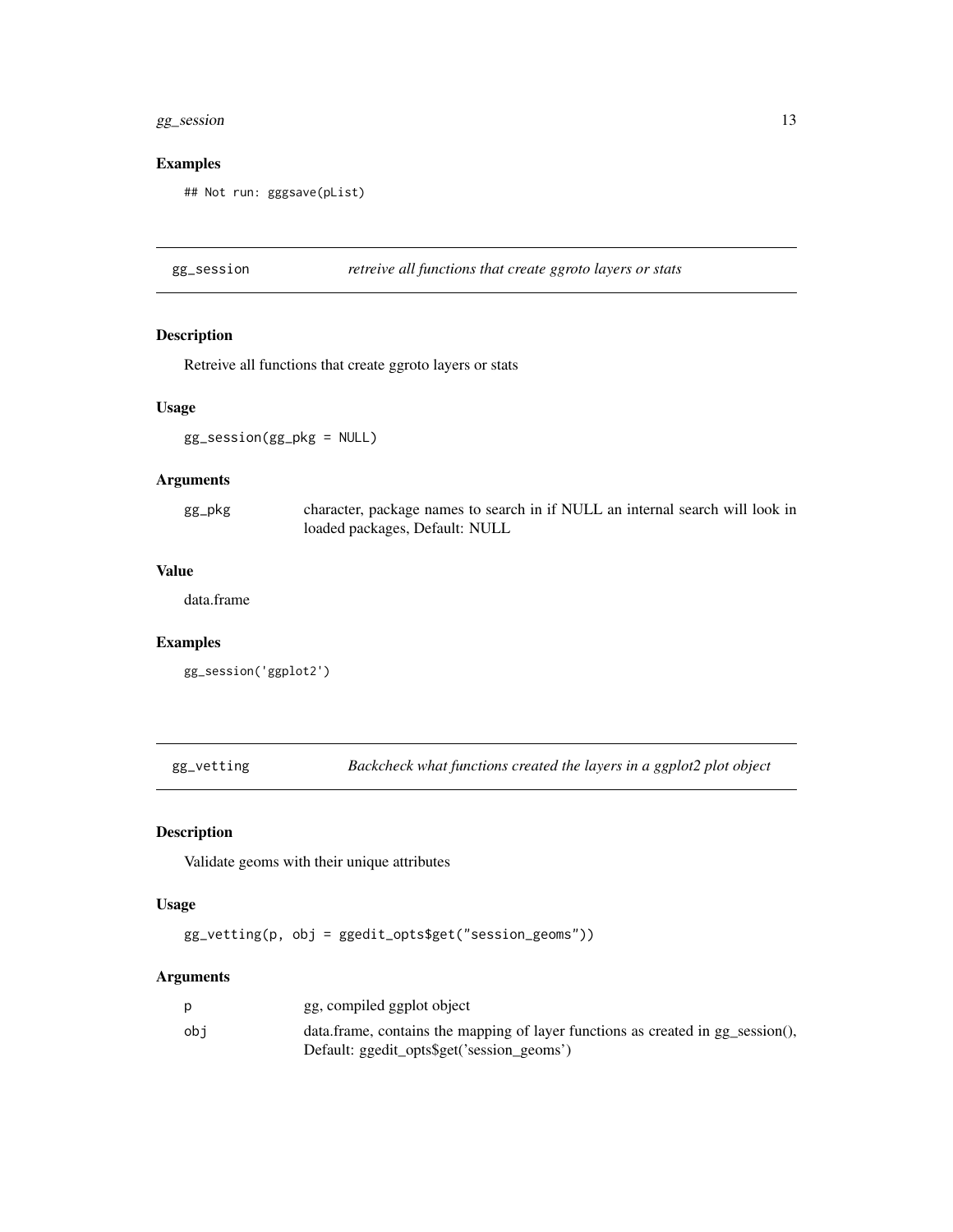14 is.gglist

# Value

data.frame

# Examples

```
gg_vetting(pList$boxplotWrap)
lapply(pList,gg_vetting)
```
is.ggedit *Is the object of class ggedit*

# Description

Is the object of class ggedit. Very basic for many functions in the package.

# Usage

is.ggedit(x)

# Arguments

x an object

# Value

logical - is the object of class ggedit

is.gglist *gglist*

# Description

Checks if object is a gglist object

# Usage

is.gglist(x)

# Arguments

x object

# Value

boolean

<span id="page-13-0"></span>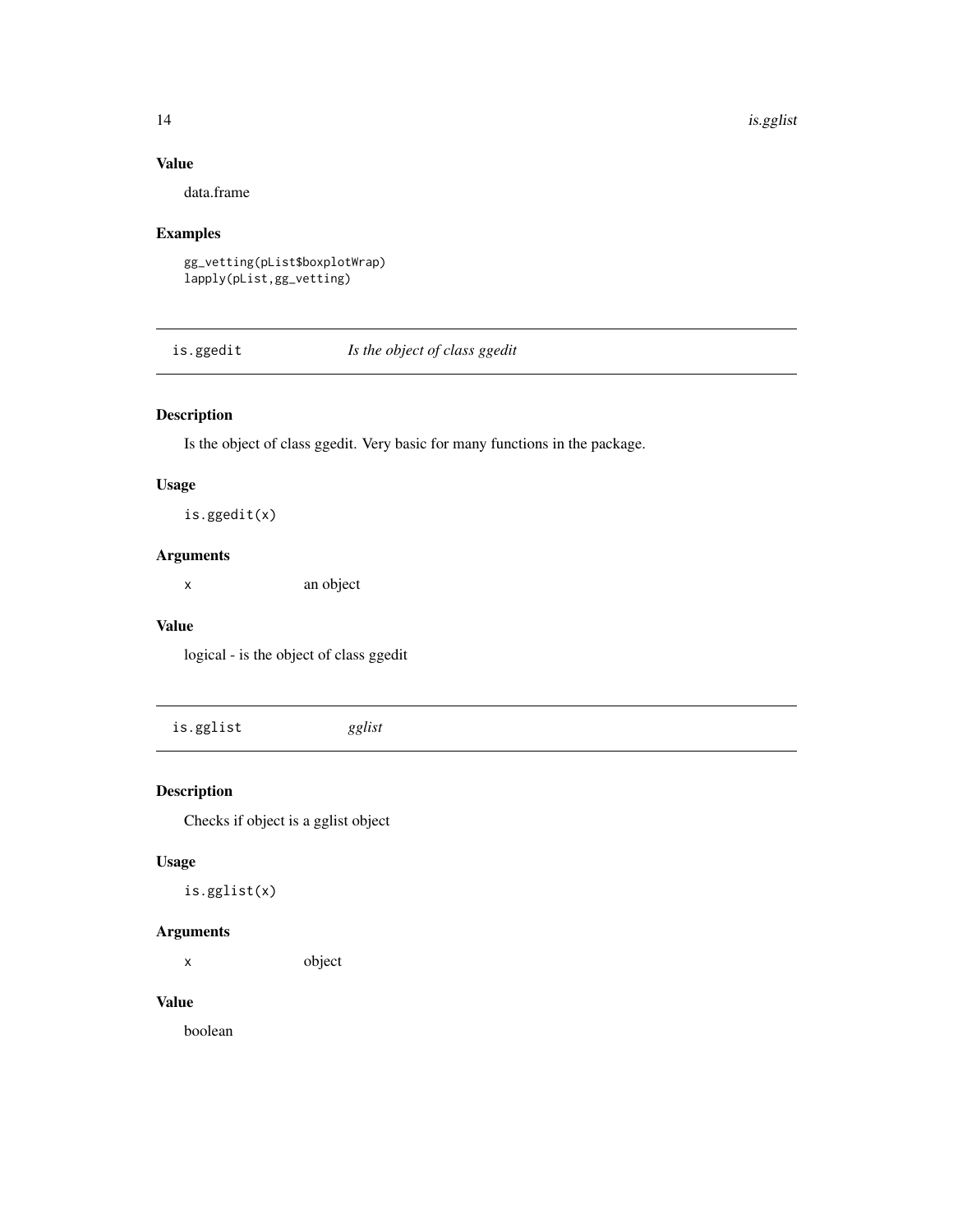<span id="page-14-0"></span>layersList *layersList*

### Description

Runs the ggplot\_build function on the input and converts the output data objects into a nested list with the unique values of each of the aesthetic columns.

# Usage

layersList(obj)

### Arguments

obj ggplot2 plot object or list of plot objects

#### Value

list of aesthetics and their values for each layer in a plot

### Examples

```
p=ggplot2::ggplot(iris,ggplot2::aes(x=Sepal.Length,y=Sepal.Width))
p=p+ggplot2::geom_point(ggplot2::aes(colour=Species))+ggplot2::geom_line()
p
p.list=layersList(p)
p.list
```
pList *List of plots for ggedit examples*

### Description

List of ggplot objects for examples in ggedit.

### Usage

pList

# Format

An object of class "list"

# Details

list includes a geom\_point, geom\_point+facet\_wrap, geom\_boxplot+facet\_wrap, geom\_point+geom\_line, geom\_point+geom\_smooth, geom\_point+geom\_line+facet\_wrap, geom\_point+geom\_line+facet\_grid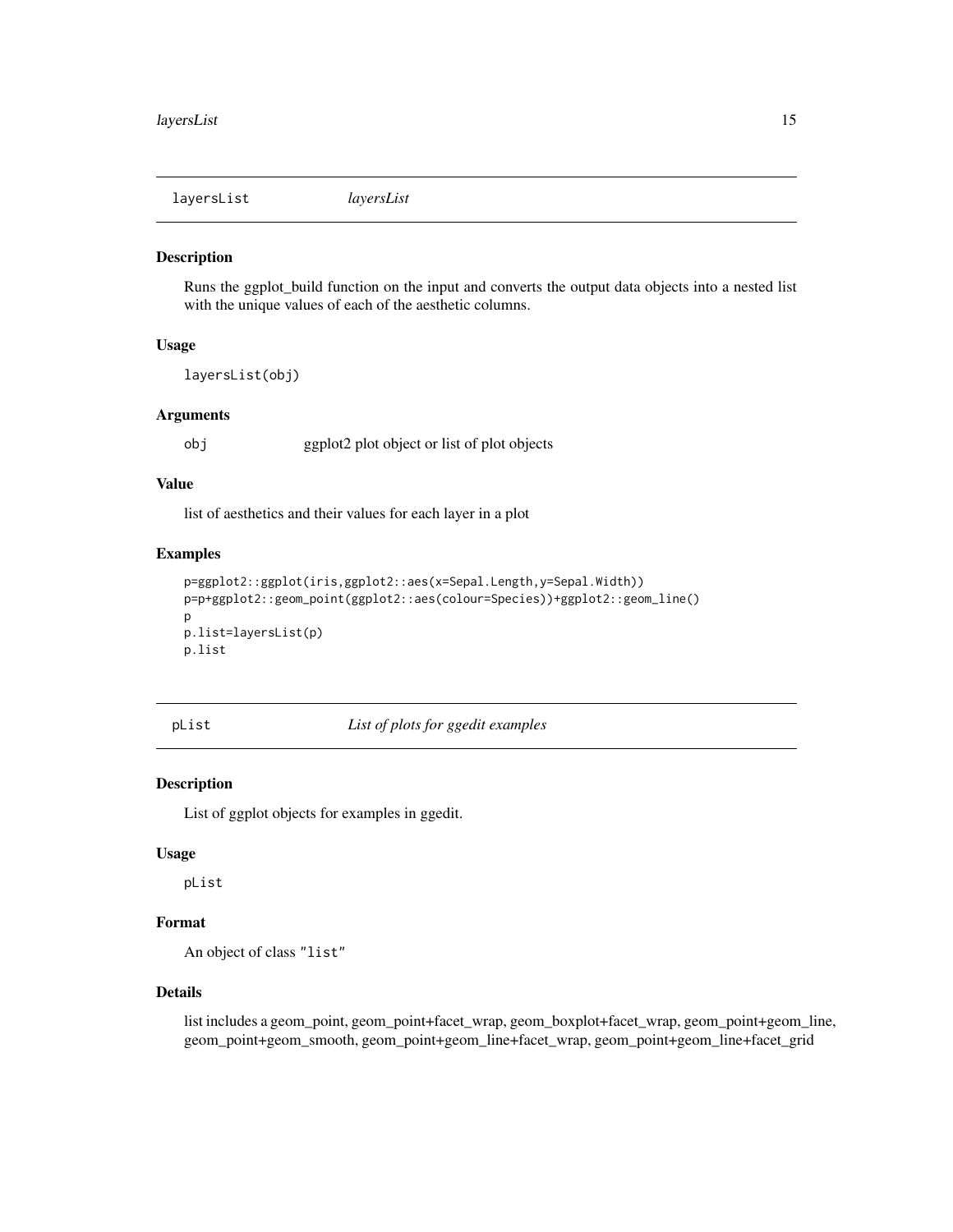<span id="page-15-1"></span><span id="page-15-0"></span>

# Description

Plots lists of ggplot2 plot objects layout functionality.

# Usage

```
## S3 method for class 'ggedit'
print(x, \text{ layout} = NULL, \text{ byrow} = FALSE, ...)
```
# Arguments

| x        | list of ggplot2 plot objects                                                                       |
|----------|----------------------------------------------------------------------------------------------------|
| layout   | matrix, layout of plots like in layout, if NULL then a default layout is used,<br>Default: NULL    |
| byrow    | boolean, argument passed to default layout (when layout is NULL), used to<br>transpose the output. |
| $\cdots$ | not used                                                                                           |

### Examples

```
p <- as.gglist(pList[1:2])
p
p1 <- p+geom_hline(aes(yintercept=3))
p1
print(p1,byrow=TRUE)
print(p1, layout = matrix(c(2, 2, NA, 1), ncol=2))
```
proto\_features *ggplot2 layer proto extraction*

# Description

Extract geom, stat and position protos from a ggplot2 layer

# Usage

proto\_features(l)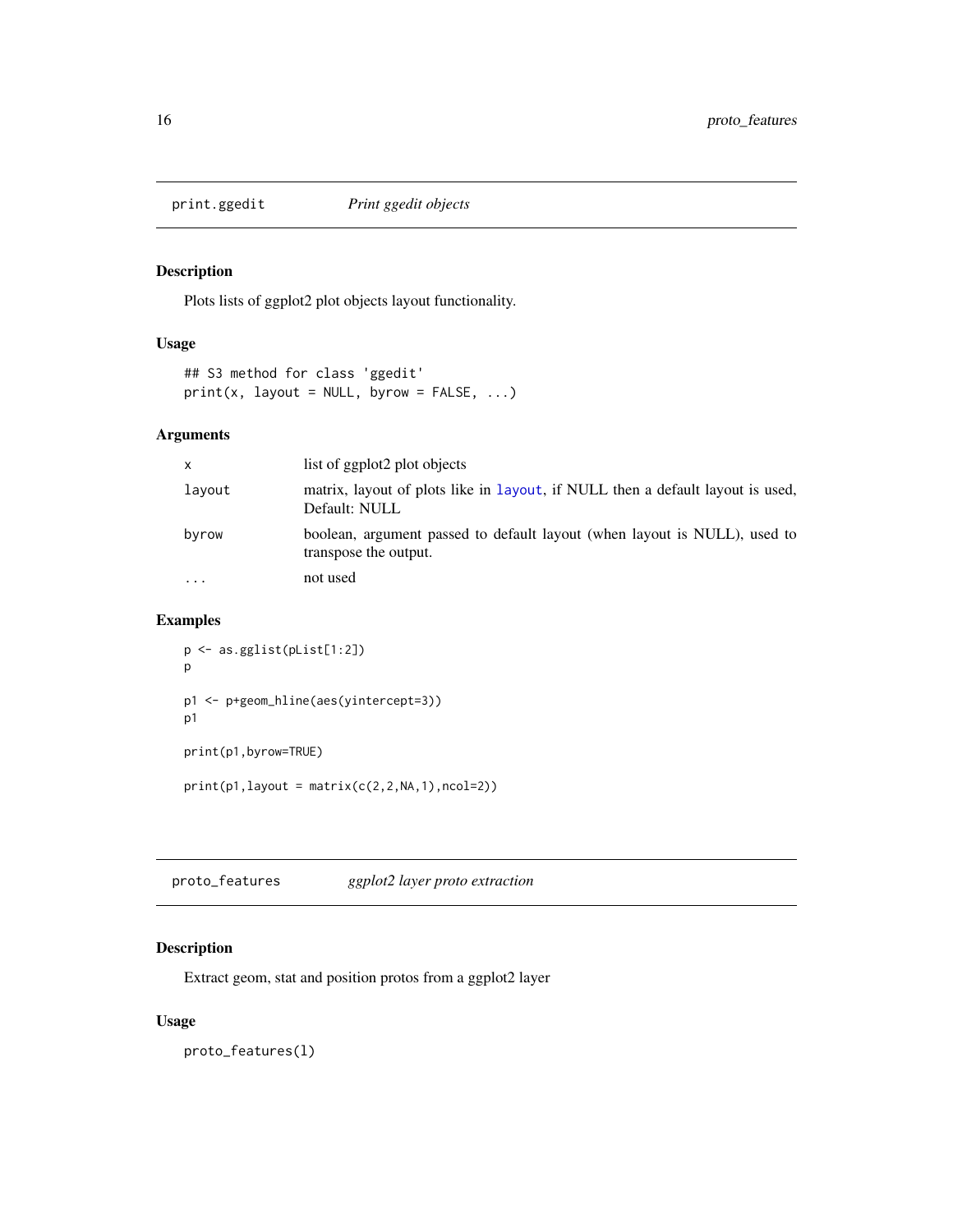# <span id="page-16-0"></span>remove\_geom 17

### Arguments

l ggproto

# Value

data.frame

# Examples

```
proto_features(ggplot2::geom_smooth())
proto_features(ggplot2::annotation_logticks())
```
remove\_geom *Remove a layer from a compiled ggplot2 object.*

# Description

Removes specified layers from a ggplot object.

### Usage

remove\_geom(p, geom, idx = NULL)

### Arguments

| p    | ggplot2 plot object                                  |
|------|------------------------------------------------------|
| geom | character string of the name of the layer to remove  |
| idx  | numeric of which index of geom to remove, Default: 1 |

# Examples

```
p <- ggplot2::ggplot(iris,ggplot2::aes(x =Sepal.Length,y=Sepal.Width))
p <- p+ggplot2::geom_point(ggplot2::aes(colour=Species))+ggplot2::geom_line()
p
pnew <- p%>%remove_geom('point',1)
pnew
```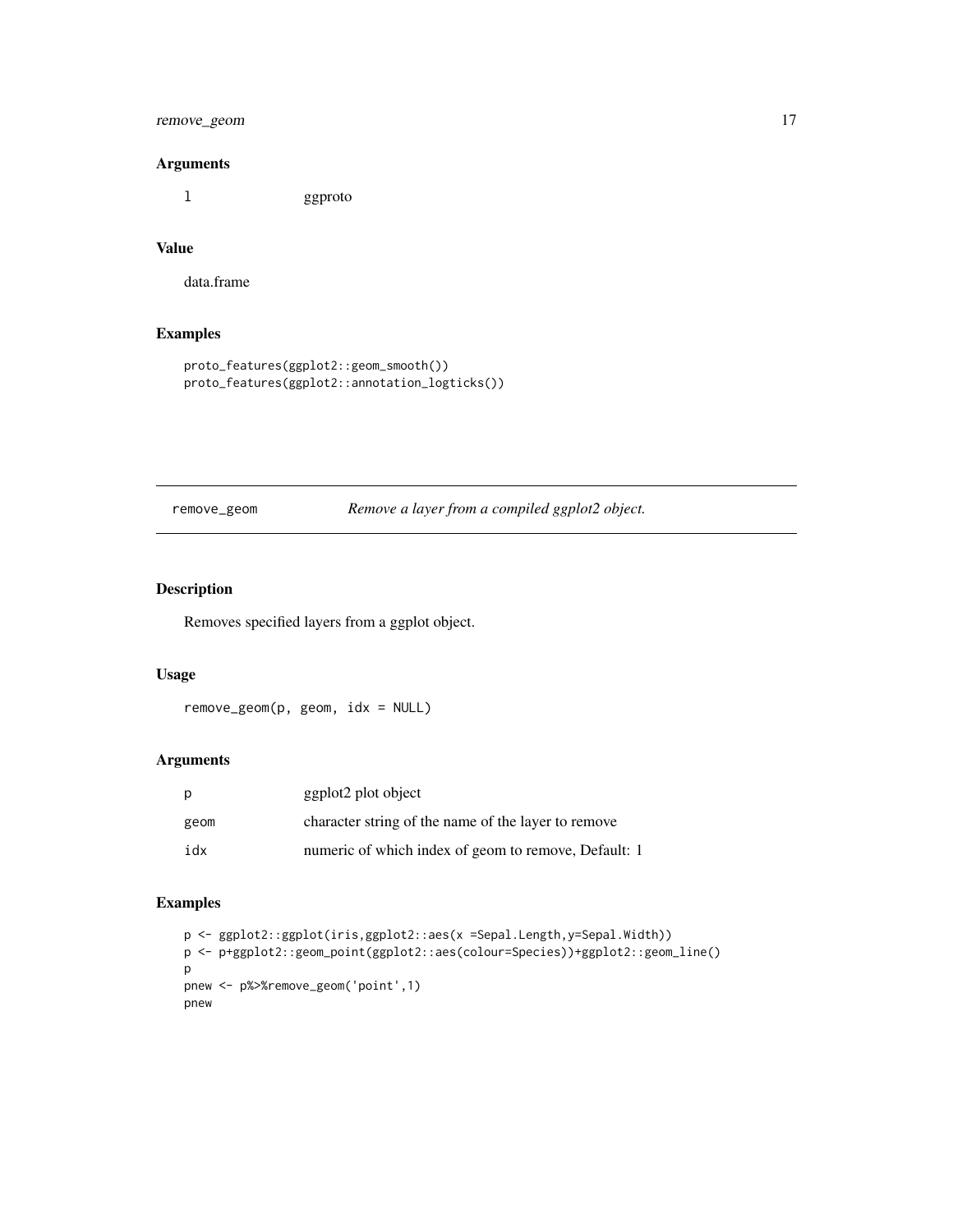### Description

Removes specified layers from a ggplot object and gives the option to replace them with a new layer. This layer can be either a geom object created from regular ggplot functions or an output from the ggedit gadget. In the latter case the layers are found in the updatedLayers object in the ggedit output.

### Usage

```
rgg(p, oldGeom, oldGeomIdx = 1, newLayer = NULL)
```
### Arguments

| р          | ggplot2 plot object                                        |
|------------|------------------------------------------------------------|
| oldGeom    | character string of the name of the layer to remove        |
| oldGeomIdx | numeric of which index of OldGeom to remove (default is 1) |
| newLayer   | ggplot layer or list of layers                             |

# Examples

```
p <- ggplot2::ggplot(iris,ggplot2::aes(x =Sepal.Length,y=Sepal.Width))
p <- p+ggplot2::geom_point(ggplot2::aes(colour=Species))+ggplot2::geom_line()
p
p%>%rgg('point',1)
if( interactive() ){
x \leftarrow ggedit(p)
pnew <- p%>%rgg('point',1,x$updatedLayers[[1]])
pnew
}
```
summary.ggedit *Print to console verbose outputs of objects of class ggedit*

# Description

function to tidy the ggedit output to single script calls for each plot

<span id="page-17-1"></span><span id="page-17-0"></span>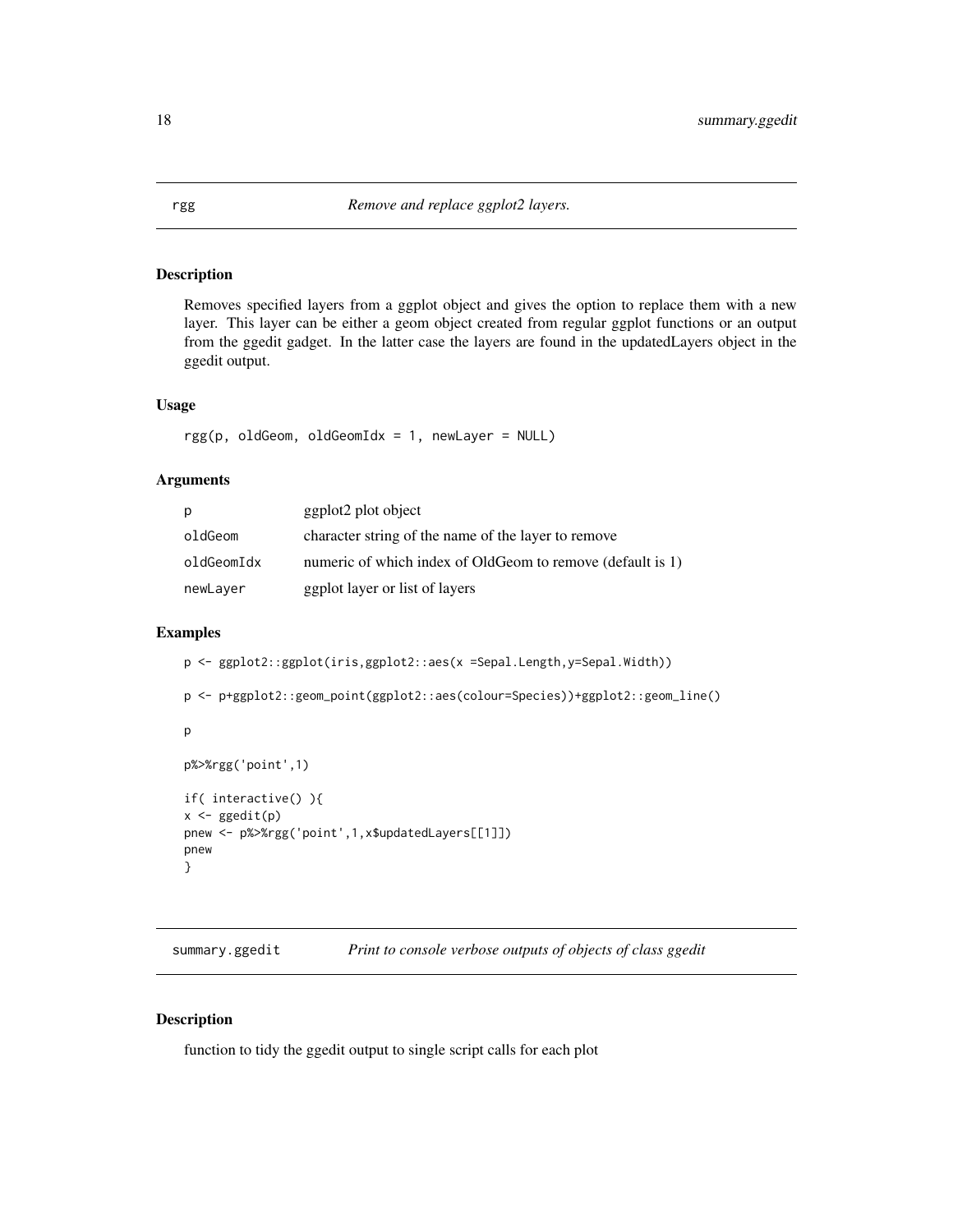### <span id="page-18-0"></span> $\%$  >% 19

### Usage

## S3 method for class 'ggedit' summary(object, ...)

### **Arguments**

| object   | ggedit object               |
|----------|-----------------------------|
| $\cdots$ | used to pass show.structure |

# Details

use show.structure (boolean) to control if the output shows the full data.frame structure or just a placeholder [data.frame], Default: FALSE

| т.<br>× |  |
|---------|--|

# %>% *magrittr forward-pipe operator*

#### Description

Pipe an object forward into a function or call expression.

### Usage

lhs %>% rhs

### Arguments

| lhs | A value or the magrittr placeholder.          |
|-----|-----------------------------------------------|
| rhs | A function call using the magrittr semantics. |

### Details

### Using %>% with unary function calls

When functions require only one argument,  $x \gg x$  f is equivalent to  $f(x)$  (not exactly equivalent; see technical note below.)

### Placing lhs as the first argument in rhs call

The default behavior of %>% when multiple arguments are required in the rhs call, is to place lhs as the first argument, i.e.  $x \gg$  f(y) is equivalent to f(x, y).

# Placing lhs elsewhere in rhs call

Often you will want lhs to the rhs call at another position than the first. For this purpose you can use the dot (.) as placeholder. For example,  $y \gg \pi(x, .)$  is equivalent to  $f(x, y)$  and z % $>$ % f(x, y, arg = .) is equivalent to f(x, y, arg = z).

### Using the dot for secondary purposes

Often, some attribute or property of lhs is desired in the rhs call in addition to the value of lhs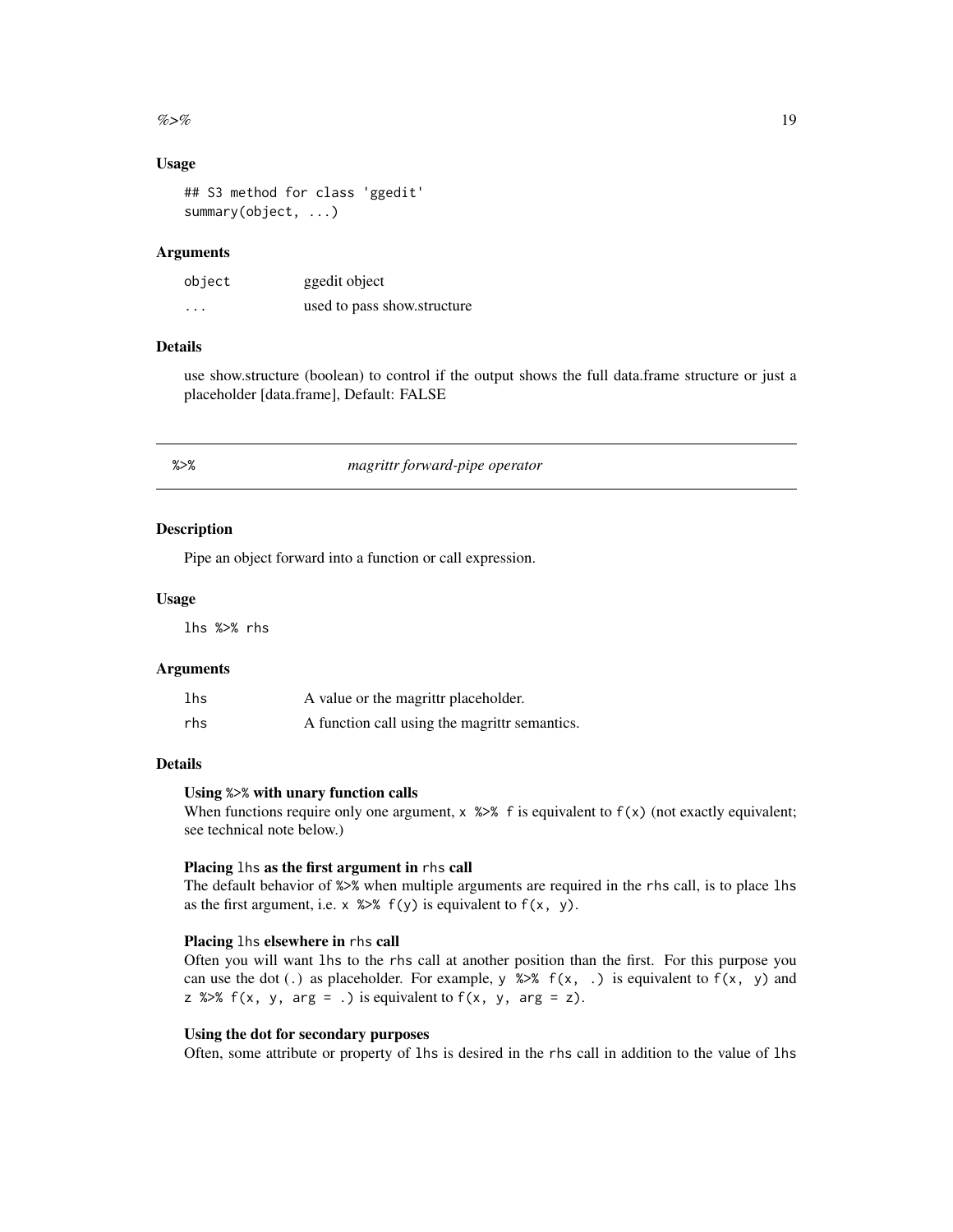<span id="page-19-0"></span>itself, e.g. the number of rows or columns. It is perfectly valid to use the dot placeholder several times in the rhs call, but by design the behavior is slightly different when using it inside nested function calls. In particular, if the placeholder is only used in a nested function call, lhs will also be placed as the first argument! The reason for this is that in most use-cases this produces the most readable code. For example, iris  $\gg$  subset(1:nrow(.)  $\gg$  2 == 0) is equivalent to iris % $\gg$ % subset(., 1:nrow(.) %% 2 == 0) but slightly more compact. It is possible to overrule this behavior by enclosing the rhs in braces. For example, 1:10 %>% { $c(min(.)$ ,  $max(.)$ } is equivalent to  $c(\min(1:10))$ ,  $\max(1:10)$ .

### Using %>% with call- or function-producing rhs

It is possible to force evaluation of rhs before the piping of lhs takes place. This is useful when rhs produces the relevant call or function. To evaluate rhs first, enclose it in parentheses, i.e. a % $\gg$ % (function(x) x^2), and 1:10 % $\gg$ % (call("sum")). Another example where this is relevant is for reference class methods which are accessed using the \$ operator, where one would  $do \times$  % $\gg$  (rc\$f), and not  $\times$  % $\gg$  rc\$f.

### Using lambda expressions with %>%

Each rhs is essentially a one-expression body of a unary function. Therefore defining lambdas in magrittr is very natural, and as the definitions of regular functions: if more than a single expression is needed one encloses the body in a pair of braces, { rhs }. However, note that within braces there are no "first-argument rule": it will be exactly like writing a unary function where the argument name is "." (the dot).

### Using the dot-place holder as lhs

When the dot is used as lhs, the result will be a functional sequence, i.e. a function which applies the entire chain of right-hand sides in turn to its input. See the examples.

### Technical notes

The magrittr pipe operators use non-standard evaluation. They capture their inputs and examines them to figure out how to proceed. First a function is produced from all of the individual right-hand side expressions, and then the result is obtained by applying this function to the left-hand side. For most purposes, one can disregard the subtle aspects of magrittr's evaluation, but some functions may capture their calling environment, and thus using the operators will not be exactly equivalent to the "standard call" without pipe-operators.

Another note is that special attention is advised when using non-magrittr operators in a pipe-chain (+, -, \$, etc.), as operator precedence will impact how the chain is evaluated. In general it is advised to use the aliases provided by magrittr.

### See Also

```
%<>%, %T>%, %$%
```
### Examples

# Basic use: iris %>% head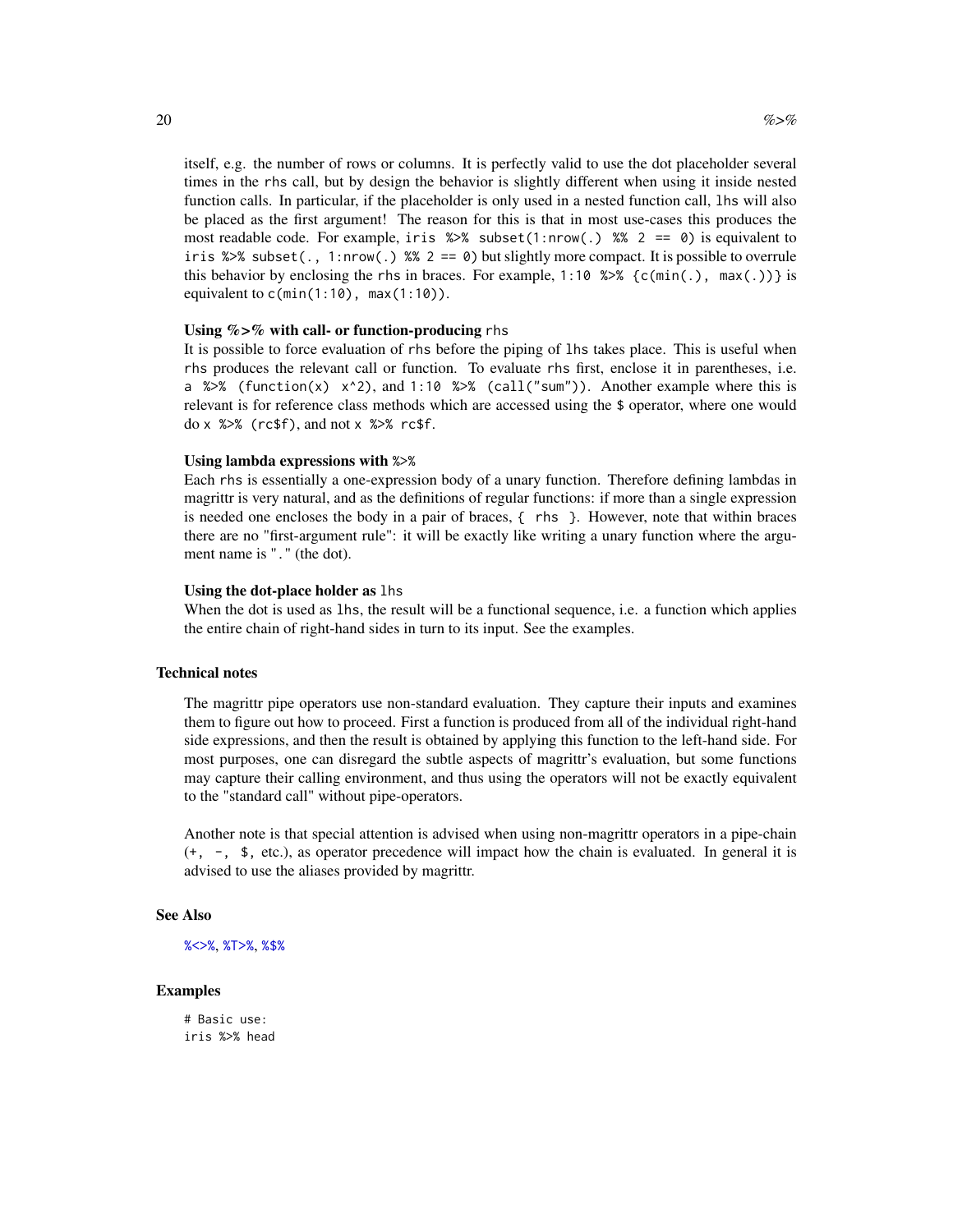$\%$  >% 21

```
# Use with lhs as first argument
iris %>% head(10)
# Using the dot place-holder
"Ceci n'est pas une pipe" %>% gsub("une", "un", .)
# When dot is nested, lhs is still placed first:
sample(1:10) %>% paste0(LETTERS[.])
# This can be avoided:
rnorm(100) %>% {c(min(.), mean(.), max(.))} %>% floor
# Lambda expressions:
iris %>%
{
  size \leq sample(1:10, size = 1)
  rbind(head(., size), tail(., size))
}
# renaming in lambdas:
iris %>%
{
 my_data <- .
  size <- sample(1:10, size = 1)
  rbind(head(my_data, size), tail(my_data, size))
}
# Building unary functions with %>%
trig_fest <- . %>% tan %>% cos %>% sin
1:10 %>% trig_fest
trig_fest(1:10)
```